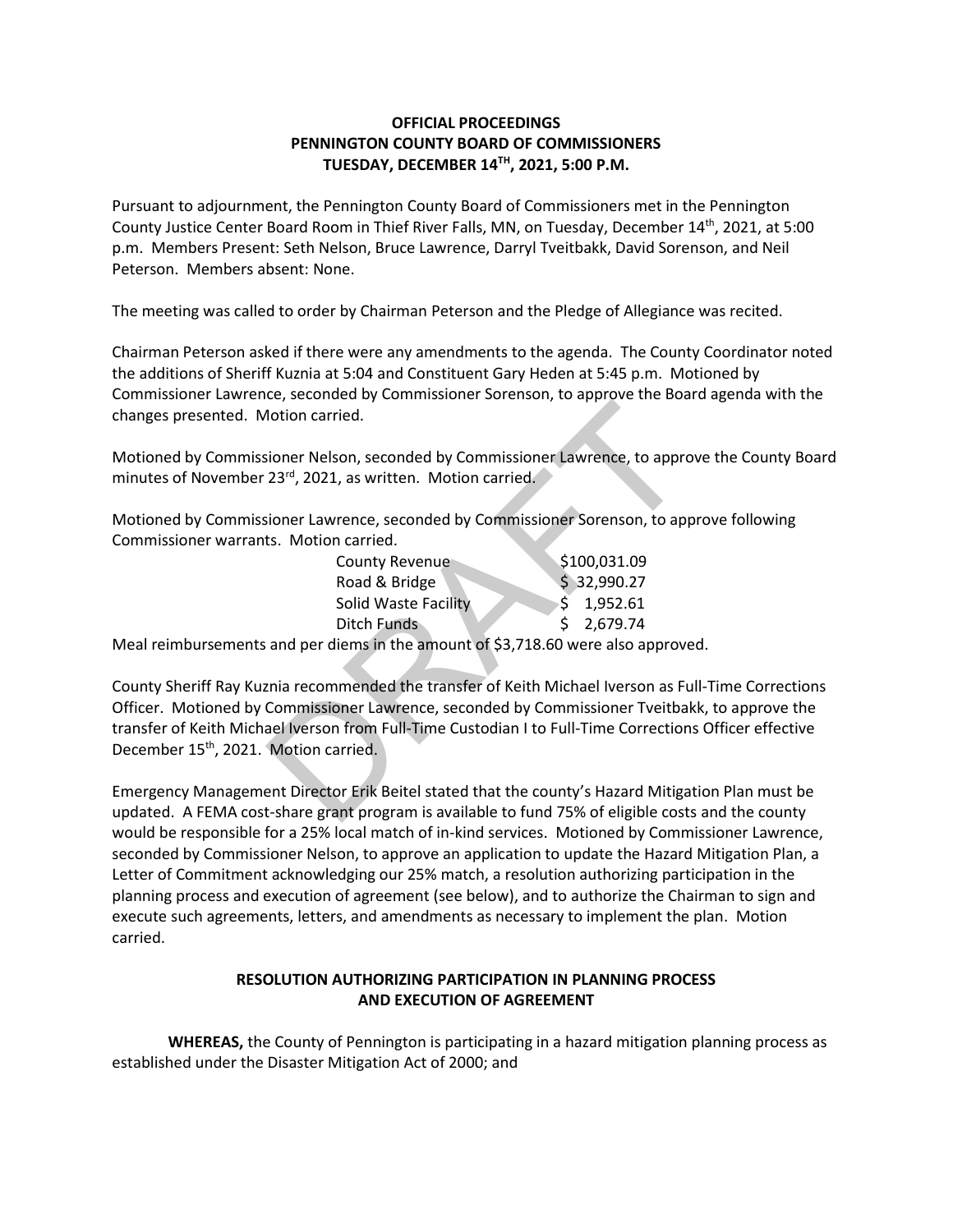**WHEREAS,** the Act establishes a framework for the development of a multi- jurisdictional hazard mitigation plan; and

**WHEREAs,** the Act as part of the planning process requires public involvement and local coordination among neighboring local units of government and business; and

**WHEREAS,** the county will lead the planning effort with the assistance of consultants and State of Minnesota mitigation staff.

**WHEREAS,** the county will provide staff and resources from departments related to mitigation, will facilitate participation of jurisdiction within the county, and provide quarterly reporting on plan progress.

**WHEREAS,** the plan must include a risk assessment including past hazards, hazards that threaten the county. maps of hazards, an estimate of structures at risk, estimate of potential dollar losses for each hazard, a general description of land uses and future development trends; and

**WHEREAS,** the plan must include a mitigation strategy including goals and objectives and an action plan identifying specific mitigation projects and costs; and

**WHEREAS,** the plan must include a maintenance or implementation process including plan updates, integration of plan into other planning documents and how the county will maintain public participation and coordination; and

**WHEREAS,** the draft plan will be shared with the State of Minnesota and the Federal Emergency Management Agency (FEMA) for coordination of state and federal review and comment on the draft; and

**WHEREAS,** approval of the all hazard mitigation plan will make the county eligible to receive Hazard Mitigation Assistance grants as they become available; and

**NOW, THEREFORE, BE IT RESOLVED**, that Pennington County will enter into an agreement with the Division of Homeland Security and Emergency Management in the Minnesota, Department of Public Safety for the program entitled Hazard Mitigation Assistance (HMA) for the update of the Pennington County Hazard Mitigation plan. Neil Peterson, Board Chairman, is hereby authorized to execute and sign such agreements and any amendments hereto as are necessary to implement the plan on behalf of Pennington County. e plan must include a mitigation strategy including goals and is pecific mitigation projects and costs; and<br>e plan must include a maintenance or implementation proces<br>f plan into other planning documents and how the county

Inter-County Nursing Service Director Kayla Jore presented an update on COVID-19. The county currently sits at a 9.2% positivity rate, with 306 positive cases in November, including five breakthrough cases. 57% of the county's residents 5+ years old are fully vaccinated and 60% have received at least one dose of vaccine. She noted a big rise in cases following Thanksgiving and expects the same to occur with the upcoming holidays. Booster shots are being given and are proving effective against the Delta variant and Omicron. She noted that 16 and 17-year-old people can now get Pfizer booster shots.

County Engineer Mike Flaagan stated the box culvert project south of the airport is complete and ready for final payment to Taggart Excavating and Septic Service; total cost of the project is \$135,557.00. The following resolution was introduced by Commissioner Lawrence, seconded by Commissioner Sorenson, and upon vote was unanimously carried.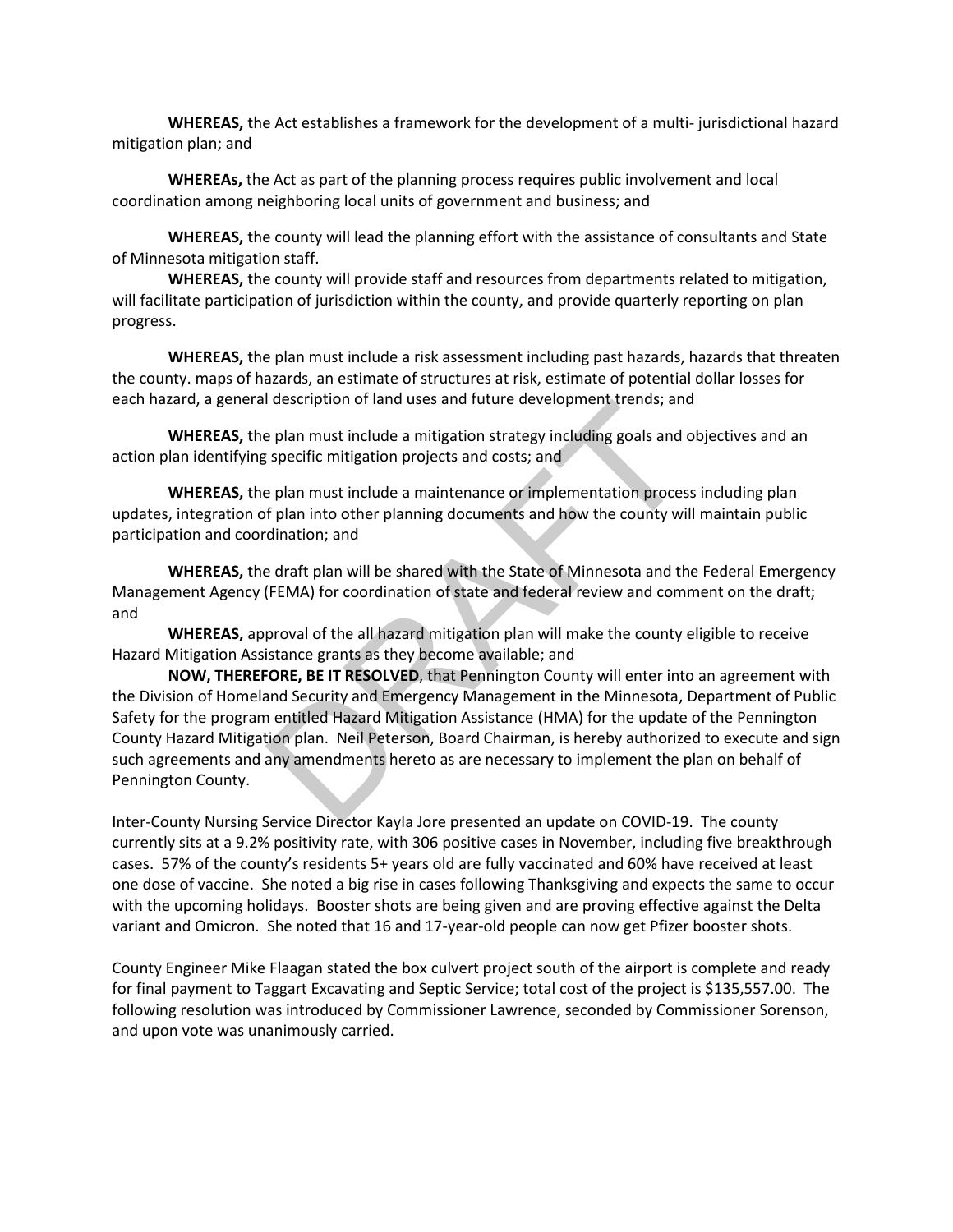### **RESOLUTION**

**WHEREAS**, SAP 057-698-054 has in all things been completed, and the County Board being fully advised in the premises,

**NOW THEN, BE IT RESOLVED**, that we do hereby by accept said completed project for and on behalf of the Pennington County Highway Dept. and authorize final payment as specified herein.

Engineer Flaagan presented a resolution regarding deficient or obsolete bridges that is needed to request bridge bonding in the future. The following resolution was introduced by Commissioner Nelson, seconded by Commissioner Tveitbakk, and upon vote was unanimously carried.

### **DEFICIENT BRIDGES REQUIRING REPLACEMENT OR REHABILITATION**

**WHEREAS**, the County of Pennington has determined that the following deficient or functionally obsolete bridges on the CSAH, County Road and Township systems are a high priority and require replacement or rehabilitation within the next five (5) years; and

| obsolete bridges on the CSAH, County Road and Township systems are a high priority and require<br>replacement or rehabilitation within the next five (5) years; and                                                                                                            |              |               |               |                                                                                 |          |
|--------------------------------------------------------------------------------------------------------------------------------------------------------------------------------------------------------------------------------------------------------------------------------|--------------|---------------|---------------|---------------------------------------------------------------------------------|----------|
| Old                                                                                                                                                                                                                                                                            |              |               |               |                                                                                 |          |
| <b>Bridge</b>                                                                                                                                                                                                                                                                  | Road No.     | Estimated     | Town          | <b>Bridge</b>                                                                   | Proposed |
| No.                                                                                                                                                                                                                                                                            |              | Project Cost  | <b>Bridge</b> | <b>Bonding</b>                                                                  | Year     |
| 93203                                                                                                                                                                                                                                                                          | CR#65        | Ś.<br>20,000  |               | Ś.<br>20,000                                                                    | 2024     |
| 90441                                                                                                                                                                                                                                                                          | <b>CR#52</b> | 250,000<br>S. |               | 225,000<br>\$                                                                   | 2024     |
| 57501                                                                                                                                                                                                                                                                          | CSAH#22      | \$1,650,000   |               | \$1,400,000                                                                     | 2023     |
| WHEREAS, local roads play an essential role int eh overall state transportation network and local<br>bridges are the critical component of the local road systems; and<br><b>WHEREAS</b> , State support for the replacement or rehabilitation of local bridge continues to be |              |               |               |                                                                                 |          |
| crucial to maintaining the integrity of the local road systems and is necessary for the County and the                                                                                                                                                                         |              |               |               |                                                                                 |          |
| Townships to proceed with the replacement or rehabilitation of the high priority deficient bridges                                                                                                                                                                             |              |               |               |                                                                                 |          |
| described above; and                                                                                                                                                                                                                                                           |              |               |               |                                                                                 |          |
| <b>WHEREAS, Pennington County intends to proceed with replacement or rehabilitation of these</b>                                                                                                                                                                               |              |               |               |                                                                                 |          |
|                                                                                                                                                                                                                                                                                |              |               |               | bridges as soon as possible when State Transportation Bond Funds are available. |          |
| NOW, THEREFORE, BE IT RESOLVED, that Pennington County commits that it will proceed with                                                                                                                                                                                       |              |               |               |                                                                                 |          |
| the design and contract documents for these bridges immediately after being notified that funds are                                                                                                                                                                            |              |               |               |                                                                                 |          |

**NOW, THEREFORE, BE IT RESOLVED**, that Pennington County commits that it will proceed with the design and contract documents for these bridges immediately after being notified that funds are available in order to permit construction to take place within one year of notification.

Commissioner Tveitbakk questioned the infrastructure funds that are expected in the future. The Engineer responded that we will monitor funds as they come available. He noted that most counties of our size don't deal with federal projects annually and explained how federal funds are split among counties.

Engineer Flaagan recommended the hire/transfer of Erick Huseth for the Signman position. Motioned by Commissioner Lawrence, seconded by Commissioner Sorenson, to approve the transfer of Erick Huseth from Highway Equipment Operator to Signman effective December 20<sup>th</sup>, 2021. Motion carried.

Mr. Flaagan noted that no employees have expressed interest in the early, seasonal shift held by Mr. Huseth from November 1-April 1 of each year. Mr. Huseth has stated he is willing to continue working the early shift for this winter.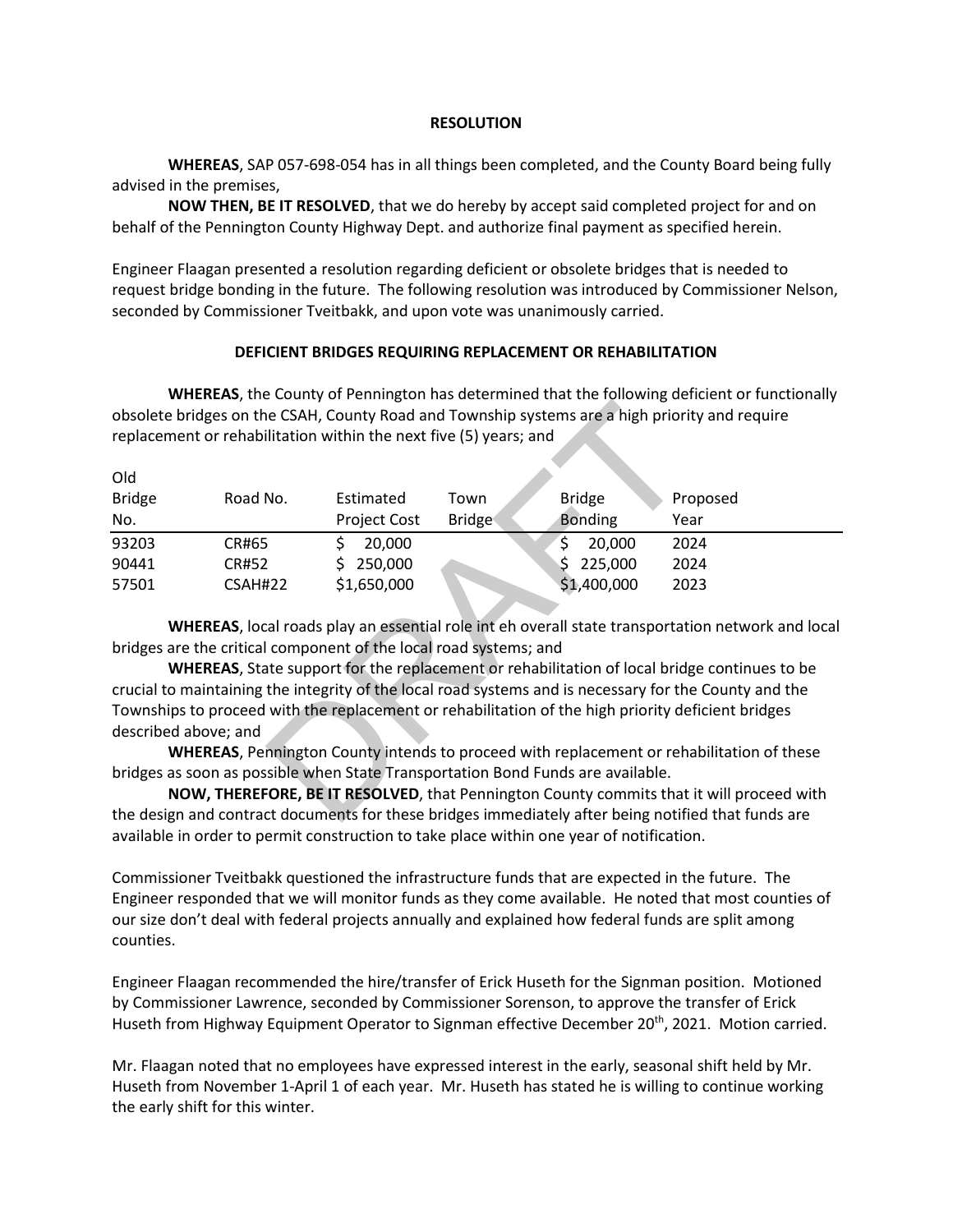Engineer Flaagan discussed an ADA transition plan update, noting that some changes have been made to the plan due to CSAH#8. Motioned by Commissioner Lawrence, seconded by Commissioner Tveitbakk, to approve the ADA transition plan update. Motion carried.

Peter Nelson and Larissa Fitzgerald of the Pennington County SWCD met with the Board via Zoom regarding a wetland delineation at the TRF Golf Course. The area is 2.91 acres of wetland lying along the 18<sup>th</sup> fairway and is mainly a low area that they would like to fill. Maps of the wetland and area were reviewed+ and the golf course will have to submit a wetland replacement plan. Motioned by Commissioner Lawrence, seconded by Commissioner Sorenson, to approve the wetland delineation by the TRF Golf Course as discussed and presented. Motion carried.

Committee Reports / Commissioner Updates:

Commissioner Tveitbakk provided an update on the opioid drug settlement, noting that 75% of settlement funds will go to counties; cities under 30K population will not get a direct allocation of their funds. A resolution authorizing County staff to execute and sign settlement documents is needed so participation forms can be completed by upcoming due dates.

The following resolution was introduced by Commissioner Tveitbakk, seconded by Commissioner Nelson, and upon vote was unanimously carried.

### **RESOLUTION**

**WHEREAS**, the State of Minnesota and numerous Minnesota cities and counties are engaged in nationwide civil litigation against manufacturers and distributors of prescription opioids related to the opioid crisis; and,

**WHEREAS**, the Minnesota Attorney General has signed on to multistate settlement agreements with several pharmaceutical distributors, McKesson, Cardinal Health, and AmerisourceBergen, as well as opioid manufacturer Johnson & Johnson, but those settlement agreements are still subject to sign-on by local governments and final agreement by the companies and approval by the courts; and, man processor and significant and sign settlement documn be completed by upcoming due dates.<br>
Section the completed by upcoming due dates.<br>
DRAFT Are excepted by upcoming due dates.<br>
DRAFT Are exact and sign settlement doc

**WHEREAS**, there is a deadline of January 2, 2022, for a sufficient threshold of Minnesota cities and counties to sign on to the above-referenced multistate settlement agreements, and failure to timely sign on may diminish the amount of funds received by not only that city or county but by all Minnesota cities and counties from the settlement funds; and,

**WHEREAS**, representatives of Minnesota's local governments, the Office of the Attorney General, and the State of Minnesota have reached agreement on the intrastate allocation of these settlement funds between the State, and the counties and cities, as well as the permissible uses of these funds, which will be memorialized in the Minnesota Opioids State-Subdivision Memorandum of Agreement (the "State-Subdivision Agreement"); and,

**WHEREAS**, during negotiations of the State-Subdivision Agreement, representatives of Minnesota's counties prioritized flexibility in how local governments may use settlement funds for opioids abatement and remediation and advocated for counties to receive settlement allocations directly rather than using the distribution mechanism detailed in Minn. Stat. § 256.043, subd. 3(d); and,

**WHEREAS**, in order to achieve the goals of flexibility and direct allocation, Minn. Stat. § 256.043, subd. 3(d), must be amended to remove a provision which would otherwise appropriate approximately 50 percent of the state's settlement allocation to county social service agencies for statutorily prescribed use(s); and,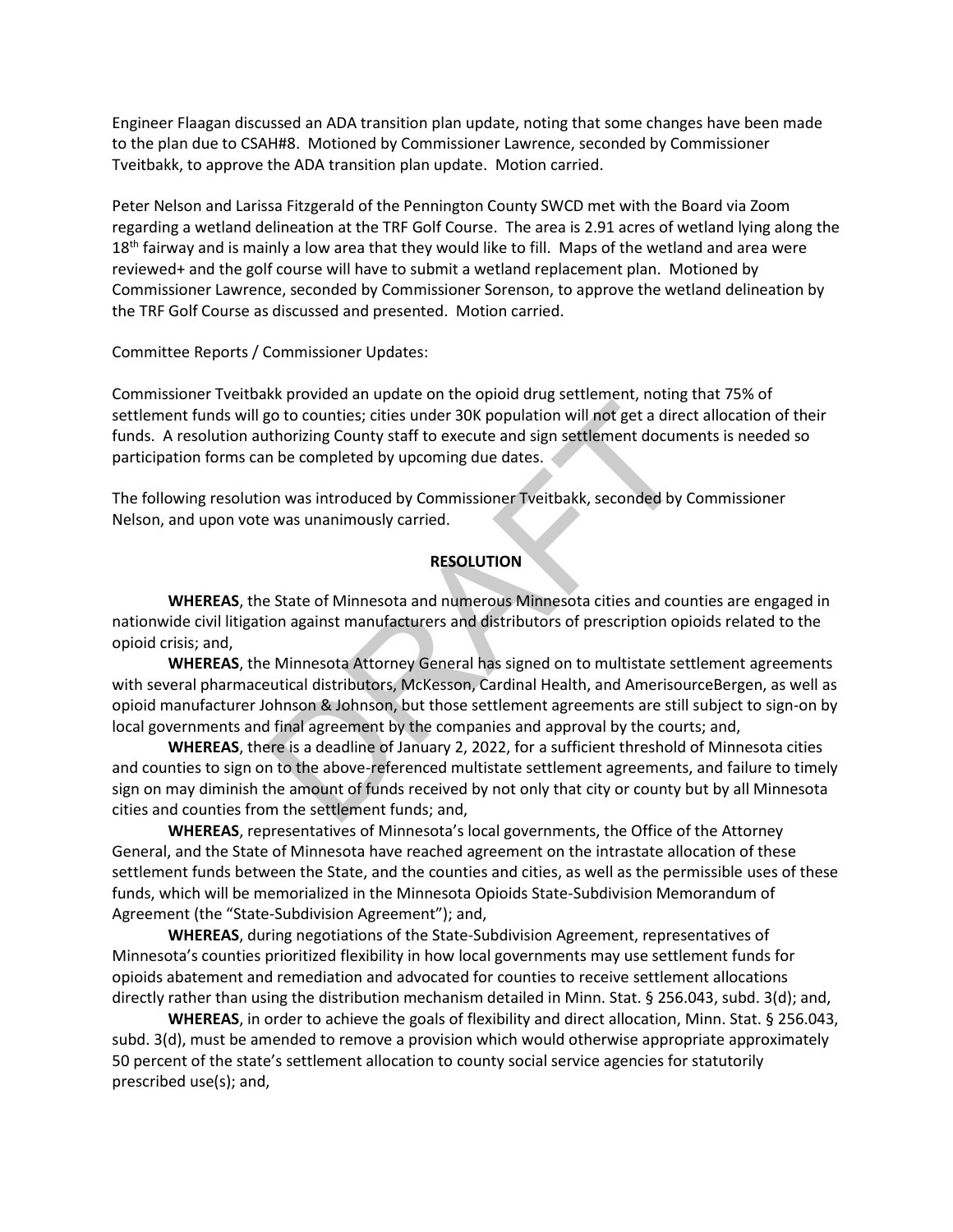**WHEREAS**, the State-Subdivision Agreement creates an opportunity for local governments and the State to work collaboratively on a unified vision to deliver a robust abatement and remediation plan to address the opioid crisis in Minnesota; now, therefore,

**BE IT RESOLVED**, Pennington County supports and agrees to the State-Subdivision Agreement; and,

**BE IT FURTHER RESOLVED**, Pennington County supports and opts into the multistate settlements with McKesson, Cardinal Health, and AmerisourceBergen, and with Johnson & Johnson; and,

**BE IT FURTHER RESOLVED**, Pennington County authorizes county staff to execute all necessary documents to ensure County participation in the multistate settlements, including the Participation Agreement and accompanying Release, and in the State-Subdivision Agreement; and,

**BE IT FURTHER RESOLVED**, Pennington County, supports the amending of Minn. Stat. § 256.043, subd. 3(d), to remove a provision which would appropriate approximately 50 percent of the state's settlement allocation to county social service agencies via the existing Opiate Epidemic Response Fund distribution mechanism for statutorily prescribed use(s).

## County Coordinator Items:

Motioned by Commissioner Tveitbakk, seconded by Commissioner Lawrence, to approve the reappointment of Neil Peterson as Airport Authority Commissioner for a three-year period effective January  $1^{st}$ , 2022 – December 31 $^{st}$ , 2024. Motion carried.

Motioned by Commissioner Lawrence, seconded by Commissioner Sorenson, to approve the resignation of Kyle Jore as Ag Services/Solid Waste Coordinator effective December 17<sup>th</sup>, 2021. Discussion was held with Commissioner Lawrence noting that a meeting will be held with the local Extension office on December 16<sup>th</sup> to discuss the position. Following discussion, the motion was carried. or the transformal and the purchase and internal content Territoner Territoner Territoner Territoner Territone<br>
Element Territoner Safety Authority Commissioner for a three-year<br>
cember 31<sup>st</sup>, 2024. Motion carried.<br>
Sione

Motioned by Commissioner Lawrence, seconded by Commissioner Tveitbakk, to approve a proposal from Northern Woodwork, Inc. in the amount of \$1,585.00 for the purchase and installation of two wall cabinets and the relocation of a current cabinet in Court Administration. Motion carried.

Motioned by Commissioner Tveitbakk, seconded by Commissioner Lawrence, to approve advertising for one, full-time position of Custodian I. Motion carried.

County constituent Gary Heden met with the Board and discussed the snowplowing along his property on the corner of 8<sup>th</sup> Street and Dewey Ave. He believes the plowing is not being done correctly and he is tired of moving snow that shouldn't be pushed onto his property. He provided picture documentation following a recent snowfall and noted that plowing to the curb isn't being done like it should either. Engineer Flaagan noted that two different machines are used in that area and a two-way plow must be used to carry the snow along and past the property. Mr. Flaagan has instructed his personnel to use a two-way plow when working there and has spoken to the City of TRF regarding this issue as well. He also noted that the State plows east-west there on 8<sup>th</sup> Street, further complicating matters.

At 6:00 p.m. the County Board Chairman recessed the County Board meeting and called the 2022 Budget and Levy Hearing to order.

Present at the meeting were: Carl Bruzek – County Assessor, Jennifer Herzberg – County Auditor/Treasurer, Mike Flaagan – County Engineer, Kevin Erickson – County Coordinator, April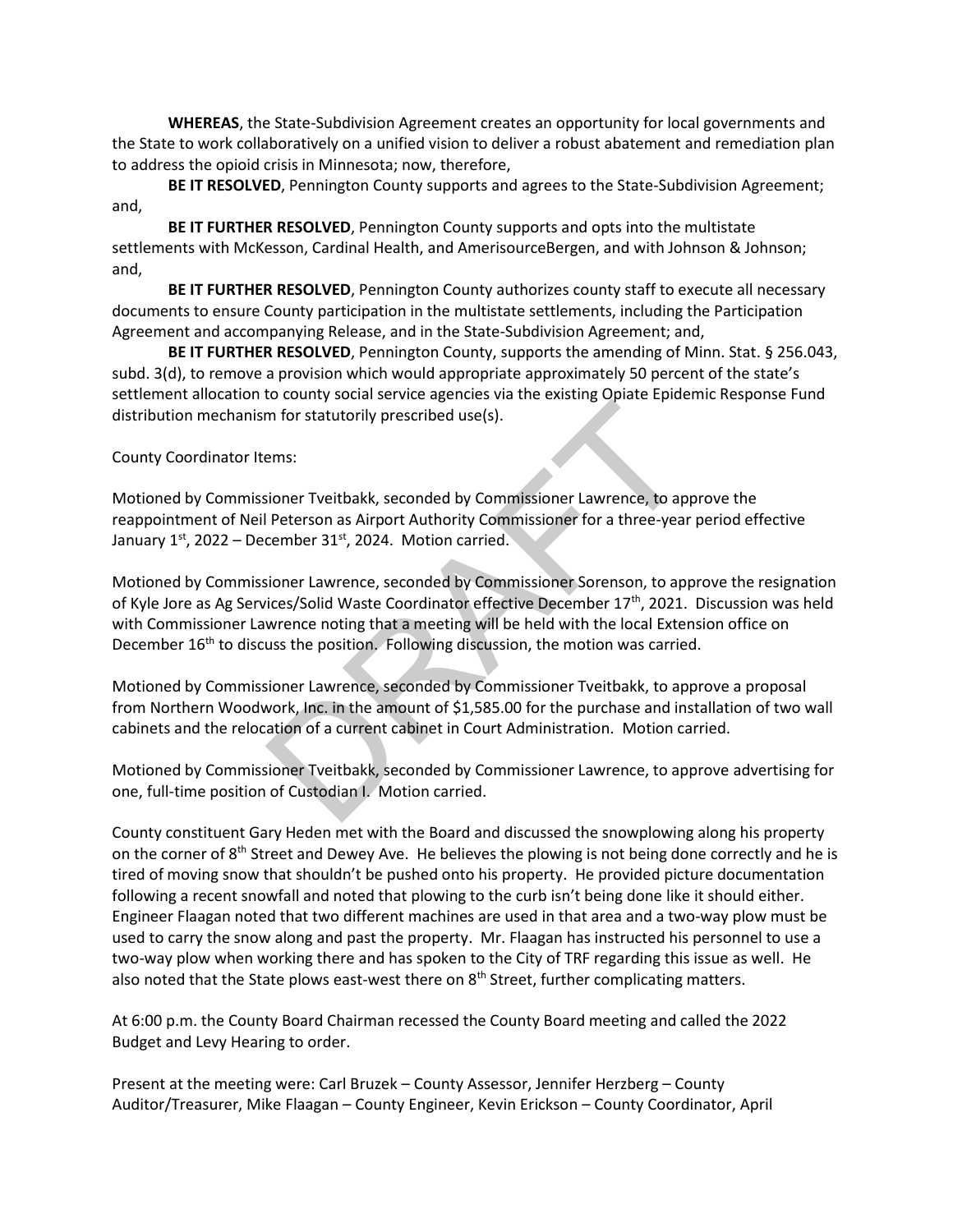Scheinoha – Thief River Falls Times, Grant Nelson – Thief River Falls Radio (via Zoom), , Gary O. Anderson – Constituent, Elaine Laursen – Constituent.

Jennifer Herzberg was then called upon to review the summary budget and levy comparison provided to those in attendance. She noted that ARPA funds are included in the reports and \$400k to be used from reserves for the proposed human services project. The proposed levy increase is 2.8% for 2022.

Gary O. Anderson questioned the levy and wondered how his taxes can increase by way more than the levy amount. The Board noted that his taxes are affected by the levies of many multiple entities, such as the City of TRF, ISD #564, and TRF Regional Airport. The Board and the County Assessor stated that his property values can be reviewed and discussed at the annual Board of Appeal with the City of Thief River Falls.

Elaine Laursen discussed her home values with Board, noting that she missed the 2021 County Board of Appeal and Equalization meeting. She stated their home value is getting out of hand each year and they feel like they are being forced out due to high taxes. The Board noted that demand for homes in the County is very high at this time and most are selling for higher than market value. The County Assessor noted that high sales ratios force increases to property values. on meeting. She stated their home value is getting out of hand forced out due to high taxes. The Board noted that demand<br>this time and most are selling for higher than market value. The stated that demand<br>this time and mos

With no further questions or discussion, the Budget and Levy Hearing was closed at 6:20 p.m. and the Chairman called the County Board meeting back to order.

The following resolution was introduced by Commissioner Tveitbakk, seconded by Commissioner Sorenson, and upon vote was unanimously carried.

### **RESOLUTION**

**WHEREAS**, the Pennington County Board of Commissioners has reviewed the department budgets for 2022 at several County Board meetings and at this time finds no further changes. **NOW, THEREFORE, BE IT RESOLVED**, that the following budgets for 2022 are approved.

| <b>FUND</b>              | <b>REVENUE</b> | <b>EXPENDITURES</b> | +/- RESERVE |
|--------------------------|----------------|---------------------|-------------|
| General Revenue          | \$11,368,602   | \$11,686,739        | $-318,137$  |
| Road & Bridge            | \$5,218,540    | \$5,218,540         |             |
| Welfare                  | \$5,519,935    | \$5,519,935         |             |
| Debt Service             | \$1,145,382    | \$1,071,257         | 74,125      |
| Solid Waste Facility     | 97,115         | 124,600             | $-27,485$   |
| <b>Ditch Maintenance</b> | 176,000        | 176,000             | 0           |
| Tax Forfeiture           | 10,000         | 10,000              | 0           |

The following resolution was introduced by Commissioner Sorenson, seconded by Commissioner Nelson, and upon vote was unanimously carried.

### **RESOLUTION**

**WHEREAS**, the Pennington County Board of Commissioners has reviewed the proposed levy for 2022 and the proposed Real Estate Tax Statements have been sent as required.

**NOW, THEREFORE, BE IT RESOLVED**, the that final property tax levies for 2022 is approved as follows: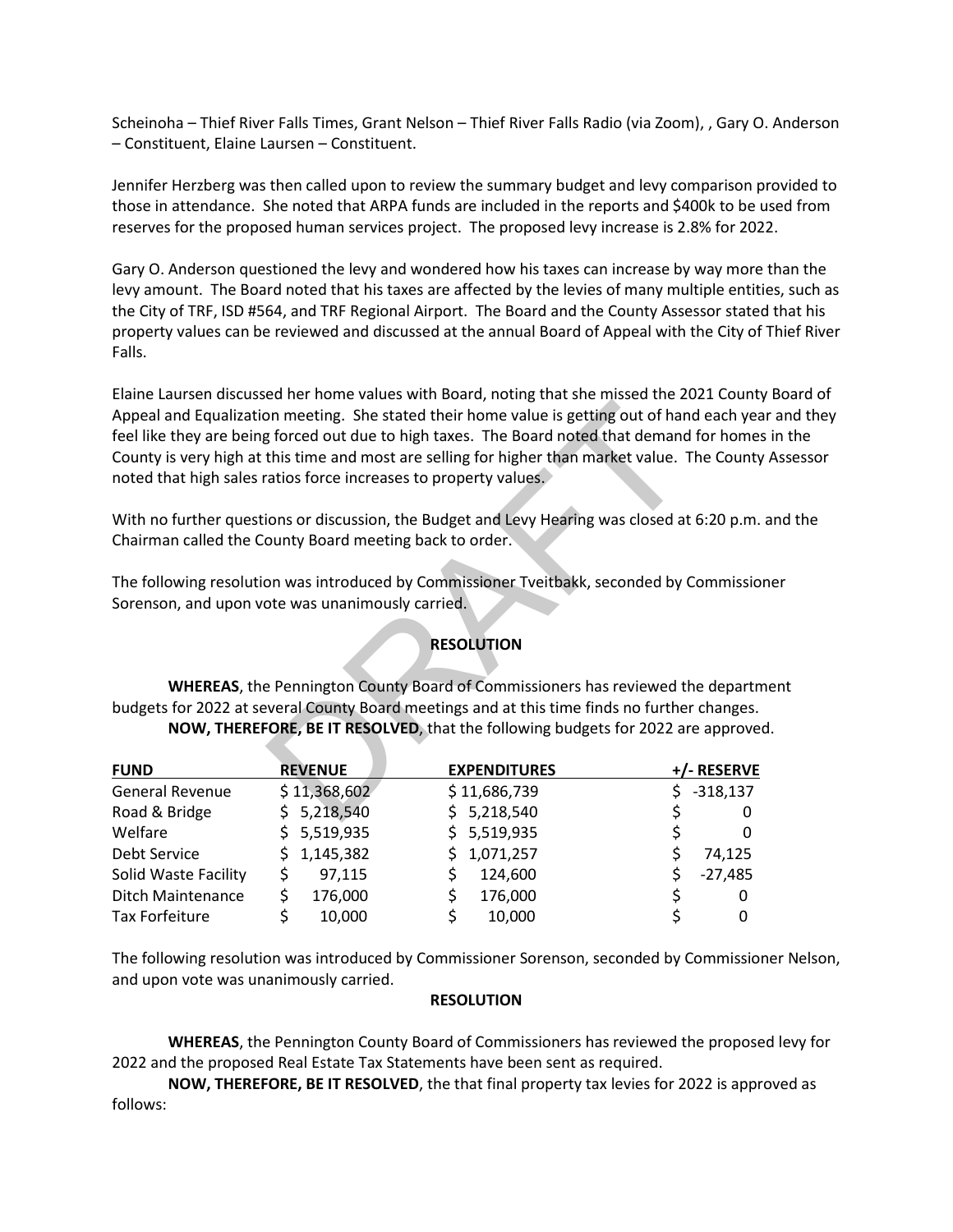| <b>FUND</b>             | LEVY BEFORE CPA* | <b>CPA</b> | LEVY AFTER CPA |
|-------------------------|------------------|------------|----------------|
| <b>General Revenue</b>  | \$7,024,932      | \$604,840  | \$6,420,092    |
| Road & Bridge           | \$1,407,770      | \$121,213  | \$1,286,557    |
| Welfare                 | \$2,531,366      | \$217,977  | \$2,313,389    |
| <b>Bonded Debt Fund</b> | \$1,139,782      |            | \$1,139,782    |
| <b>Total Levy</b>       |                  |            | \$11,159,820   |

\*CPA = County Program Aid

County Auditor-Treasurer Items:

Auditor-Treasurer Jennifer Herzberg noted that Voting Equipment Grant Account (VEGA) grants are available for the purchase of new voting equipment. VEGA grants can cover 50% of equipment costs and a Help America Vote Act (HAVA) grant could cover any remaining costs, if HAVA isn't available the townships would be asked to cover the remaining costs. The following resolution was introduced by Commissioner Tveitbakk, seconded by Commissioner Lawrence, and upon vote was unanimously carried.

# **RESOLUTION APPROVING PENNINGTON COUNTY'S APPLICATION FOR FUNDING FROM THE VEGA EQUIPMENT GRANT**

**WHEREAS,** Minnesota counties are responsible for administering elections, which includes the purchase and maintenance of supplies and election equipment, including accessible voting equipment; and

**WHEREAS,** Minnesota last updated much of its voting equipment between 2002 and 2006 meaning that the equipment is rapidly approaching the end of its 10 to 15 year lifespan; and

**WHEREAS,** it's essential for precincts to have functioning voting equipment so that voters are able to cast their ballot on equipment that is secure, accessible, accurate and reliable;

**WHEREAS,** Minnesota's Legislature authorized \$750,000 for the Voting Equipment Grant Account this year as well as \$750,000 that can be used during the legislative biennium to assist counties, cities, towns and school districts with the purchase of voting equipment; and kk, seconded by Commissioner Lawrence, and upon vote was<br>
OVING PENNINGTON COUNTY'S APPLICATION FOR FUNDING<br>
EQUIPMENT GRANT<br>
IMESTABLY TO COUNTY'S APPLICATION FOR FUNDING<br>
EQUIPMENT GRANT<br>
IMESTABLY TO COUNTY'S APPLICATIO

**WHEREAS,** to receive funding from the Voting Equipment Grant Account, counties must submit an application to the Minnesota Secretary of State before December 17, 2021; now, therefore,

**BE IT RESOLVED,** Pennington County approves its application for funding from the Voting Equipment Grant; and

**BE IT FURTHER RESOLVED,** the County certifies that any funds awarded from the Voting Equipment Grant will be used only to purchase assistive voting technology, an electronic roster system, an electronic voting system, any individual component of an electronic voting system, or any other equipment of technology approved by the Secretary of State.

Motioned by Commissioner Lawrence, seconded by Commissioner Nelson, to approve a quote by ReadiTech IT Solutions for the purchase of a new HP LaserJet color printer for the Auditor-Treasurer's office in the amount of \$814.00. Motion carried.

Ms. Herzberg informed the Board that the lease for the mailing machine in the Government Center is expiring in early 2022. A quote to lease a new mailing system has been received from Quadient at a cost of \$204.70/month. Maintenance is free for the first year and \$108.00 monthly thereafter. Motioned by Commissioner Lawrence, seconded by Commissioner Sorenson, to approve a quote by Quadient for